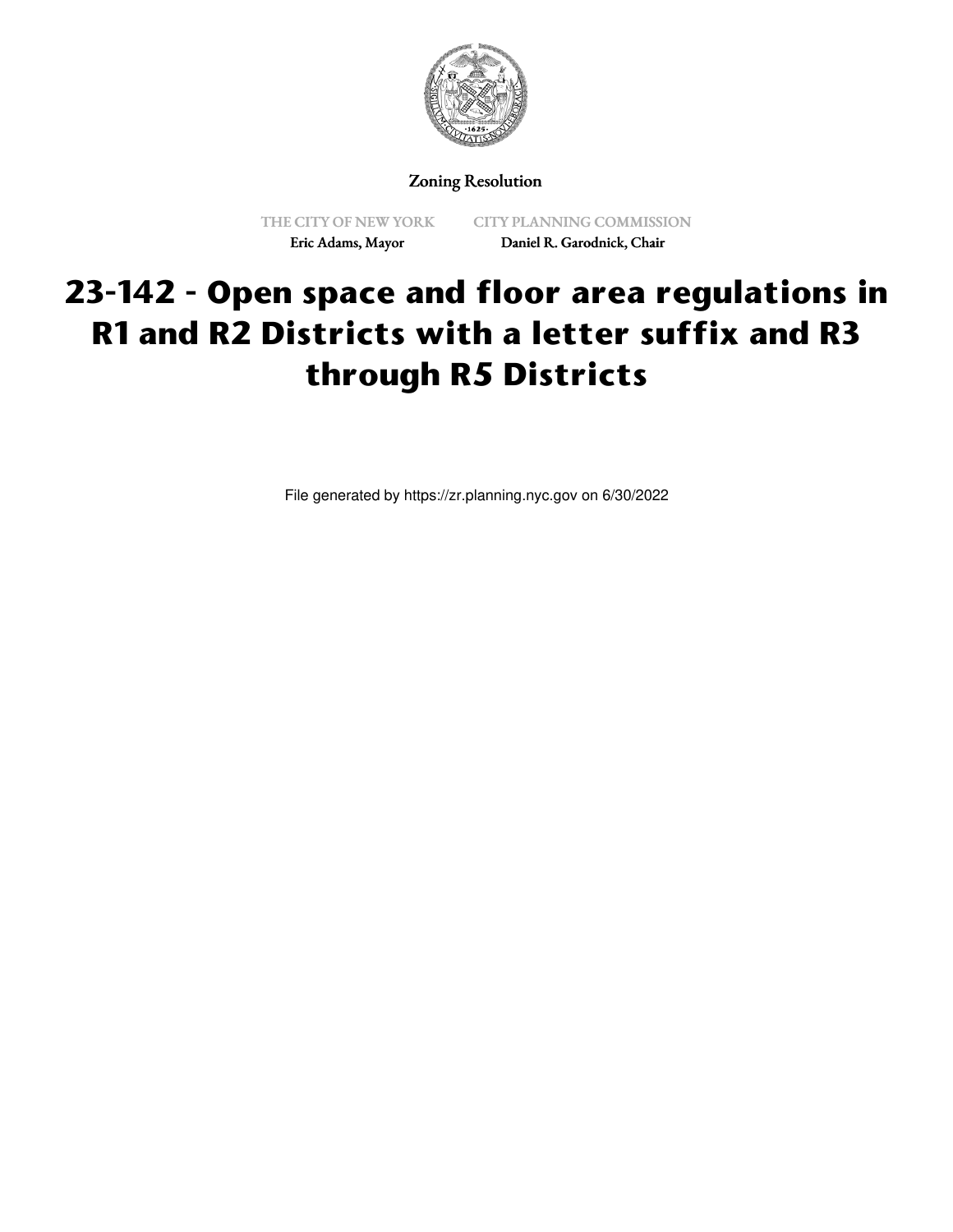## **23-142 - Open space and floor area regulations in R1 and R2 Districts with a letter suffix and R3 through R5 Districts**

LAST AMENDED 3/22/2016

## R1 R2 R3 R4 R5

In R1 and R2 Districts with a letter suffix and R3 through R5 Districts, the maximum #lot coverage#, minimum #open space# and maximum #floor area ratio# shall be as set forth in the following table:

| District         | Maximum #Lot<br>Coverage# (in percent)  | Minimum Required<br>#Open Space# (in<br>percent) | Maximum #Floor<br>Area Ratio# |
|------------------|-----------------------------------------|--------------------------------------------------|-------------------------------|
| $R1-2A$          | 30                                      | 70                                               | .50                           |
| R2A              | 30                                      | 70                                               | .50                           |
| R2X              | $N/A$ — governed by #yard# requirements |                                                  | .85                           |
| R3-1 R3-2        | 35                                      | 65                                               | .50                           |
| R3AR3X           | $N/A$ — governed by #yard# requirements |                                                  | .50                           |
| R <sub>4</sub>   | 45                                      | 55                                               | .75                           |
| <b>R4-1 R4A</b>  | $N/A$ — governed by #yard# requirements |                                                  | .75                           |
| R <sub>4</sub> B | 55                                      | 45                                               | .90                           |
| R <sub>5</sub>   | 55                                      | 45                                               | 1.25                          |
| R <sub>5</sub> A | $N/A$ — governed by #yard# requirements |                                                  | 1.10                          |
| R5B              | 55                                      | 45                                               | 1.35                          |
| R <sub>5</sub> D | $60*$                                   | $40*$                                            | 2.00                          |

For #corner lots#, the maximum #lot coverage# shall be 80 percent and the minimum required #open space# shall be 20 percent